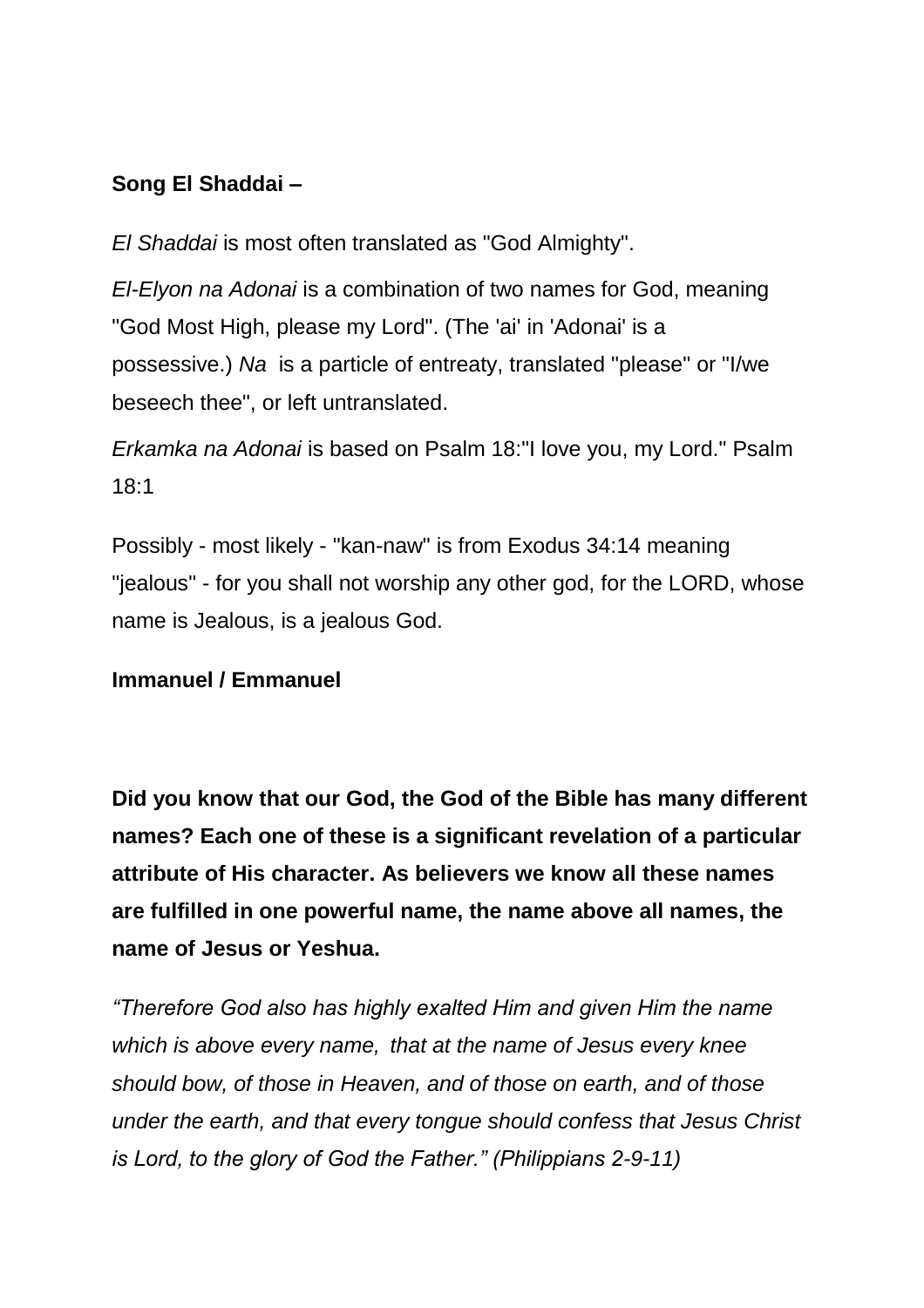## **Hallowed be Your name?**

To hallow a thing is to make it holy or to set it apart to be exalted as being worthy of absolute devotion. To hallow the name of God is to regard Him with complete devotion and loving admiration. God's name is of the utmost importance ( $Neh$  9:5); therefore we ought reserve it a position of grave significance in our minds and hearts. We should never take His name lightly (Exd [20:7;](https://www.blueletterbible.org/kjv/exodus/20/7/s_70007) Lev [22:32\)](https://www.blueletterbible.org/kjv/leviticus/22/32/s_112032), but always rejoice in it and think deeply upon its true meaning.

## The 14 Names of God

- 1. **Adonai: Lord God –** Adonai is the plural form of adon (Lord) and means 'My Lords', referring to the Trinity. Adonai is never said out loud by Orthodox Jews, leading to its replacement by the title, HaShem (The Name). As the message of Yeshua is restored to the Jewish people, they will say, "Baruch Haba B'Shem *Adonai*" – "Blessed is He who comes in the Name of the Lord!"
- 2. **Yahweh**: **God** *–* The name of God used most often in the Hebrew Bible is YHWH known as a tetragrammaton (four-letter word). Hebrew is read right-to-left so the letters Yōd, Hē, Vav and Hē are taken for consonants and expanded to Yahweh or Jehovah in English.
- 3. **El Shaddai: God Almighty** *–* The all sufficient God of the Mighty Breasted One. It's an expression that reflects on God's strength, majesty, and power. When translated into English, it is usually rendered as: God Almighty. *"He who dwells in the shelter of the Most High will abide in the shadow of the Almighty."* (Psalm 91:1)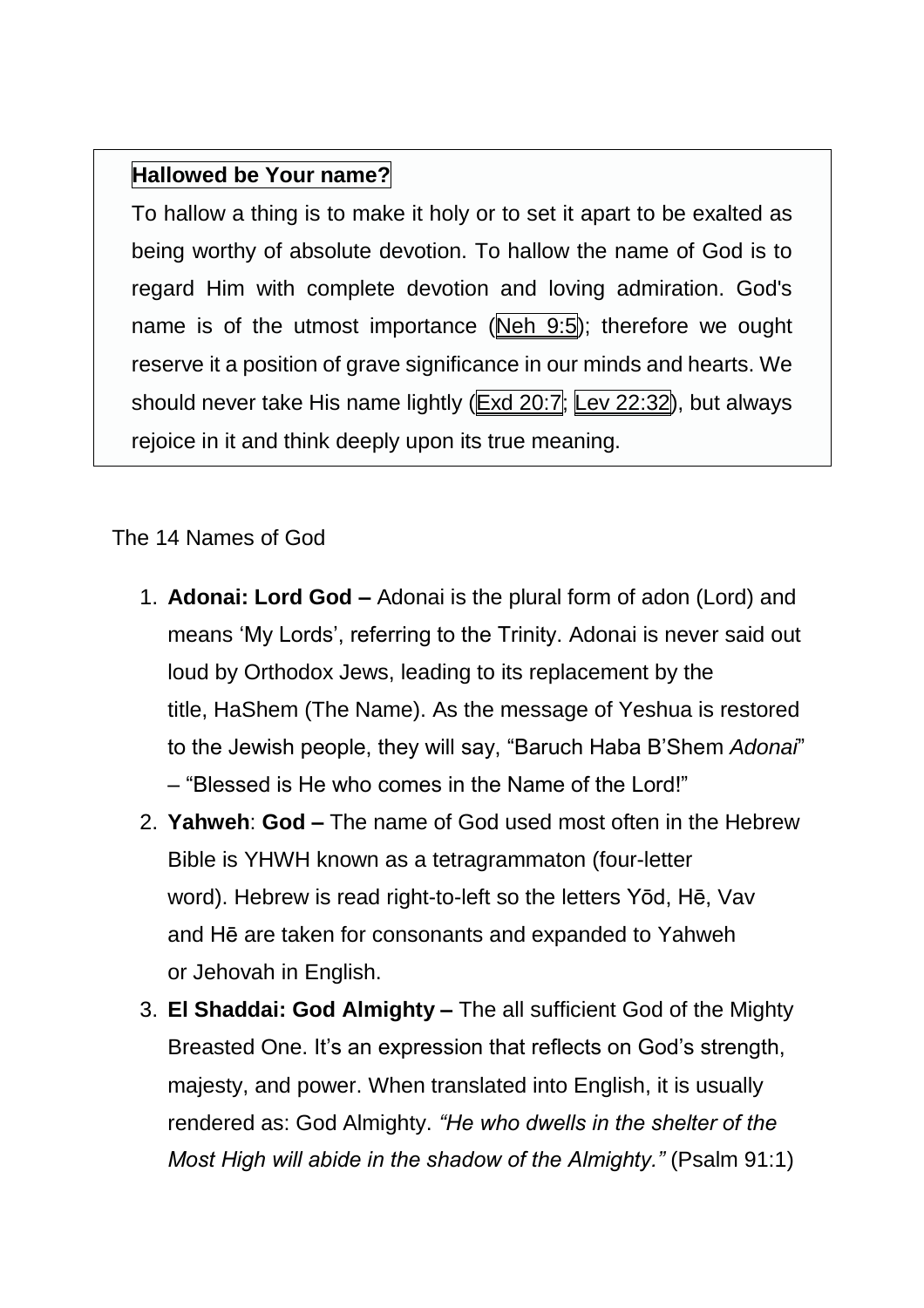- 4. **El Roi: The God who sees me** *–* Hagar, Sarai's maidservant, fled her jealous master who treated her harshly after she bore Abram's child. Wandering in the wilderness, desperate and alone, an angel of the Lord appears before Hagar to bring her comfort. Hagar declares, in Genesis 16:13, "*You are El Roi!" You are God who sees me!"* Never believe you are alone, even in your darkest troubles. *"The Lord is good, a stronghold in the day of trouble and He knows those who take refuge in Him."* (Nahum 1:7)
- 5. **Elohim: Father God / God the Creator** *–* In the beginning [Elohim] created the heavens and the earth (Gen. 1:1). This name comes from being in awe of His power displayed throughout nature. He is the Sovereign God, and God of Eternity. In the beginning, He created – just by the power of His spoken Word. What an amazing God we serve! *"He is the image of the invisible God, the firstborn of all creation. For by Him all things were created…"* (Colossians 1:15-16)
- 6.

**Yahweh Yireh: God Provides** *–* When Abraham went up the mountain to sacrifice his son, he made this faith-filled statement: "God Himself will provide a lamb". And Yahweh Yireh did provide! He supplied a ram to be sacrificed instead of Isaac. Abraham memorializes this divine intervention with the name Yireh, for the Lord's unfailing grace and constant provision. For the Lord sees and provides for our every need! *"And my God will supply all your needs according to His riches in glory in Christ Jesus."* (Philippians. 4:19)

7. **Yahweh Ropheka: The God who Heals** *–* He is our Healer, in both body and soul! Psalm 147:3 says, *"He heals the brokenhearted and binds up their wounds."* This name assures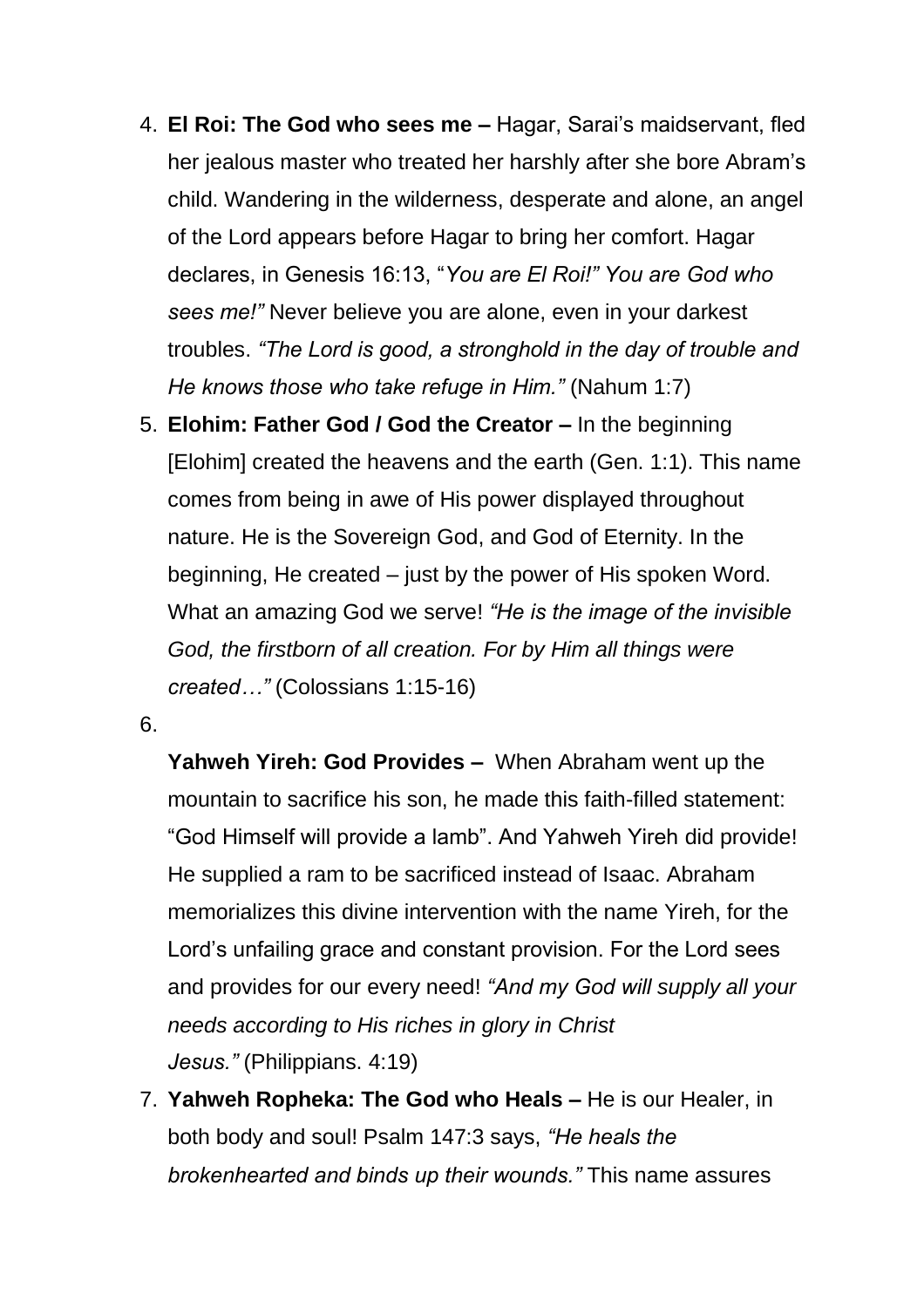each of us that our Heavenly Father wants to restore us to wholeness. *"Bless the Lord, O my soul, and forget none of His benefits; Who pardons all your iniquities, Who heals all your diseases."* (Psalm 103:2-3)

- 8. **Jealous God, Consuming Fire** *–* Our God is a jealous God, desiring our praise to be for Him alone. His jealousy is not out of selfishness, but a passionate love saying, *"never will I leave you, never will I forsake you"*. It is because of His burning love for us that His jealousy is so great. *"For the Lord your God is a consuming fire, a jealous God."* (Deuteronomy 4:24) Give Him your whole heart today.
- 9. **Yahweh Nissi: The Lord is my Banner** *–* We hear this name declared by the Israelites after a victorious battle (Exodus 17:15). Banners are like today's flags. They are lifted to a height where they can be seen as a reminder that symbolizes: security, hope, and freedom. With the Lord as our Banner we are assured victory, we can run and not grow weary, and have peace and joy! *"His banner over me is love"* (Song of Songs 2:4)
- 10. **Yahweh Shalom: The God of Peace** *–* Gideon was afraid he would die after seeing the angel of the Lord face to face. But the Lord said to him, *"Peace to you, do not fear; you shall not die"*. This had such an impact on Gideon that he built an altar there and named it Yahweh Shalom (Judges 6:22-24). Shalom speaks of wholeness, harmony, and completeness. Shalom is not dependent on circumstances. True peace comes only from complete trust in the Lord in all areas of our lives. *"Now may the Lord of peace Himself continually grant you peace in every circumstance. The Lord be with you all!"* (2 Thessalonians 3:16)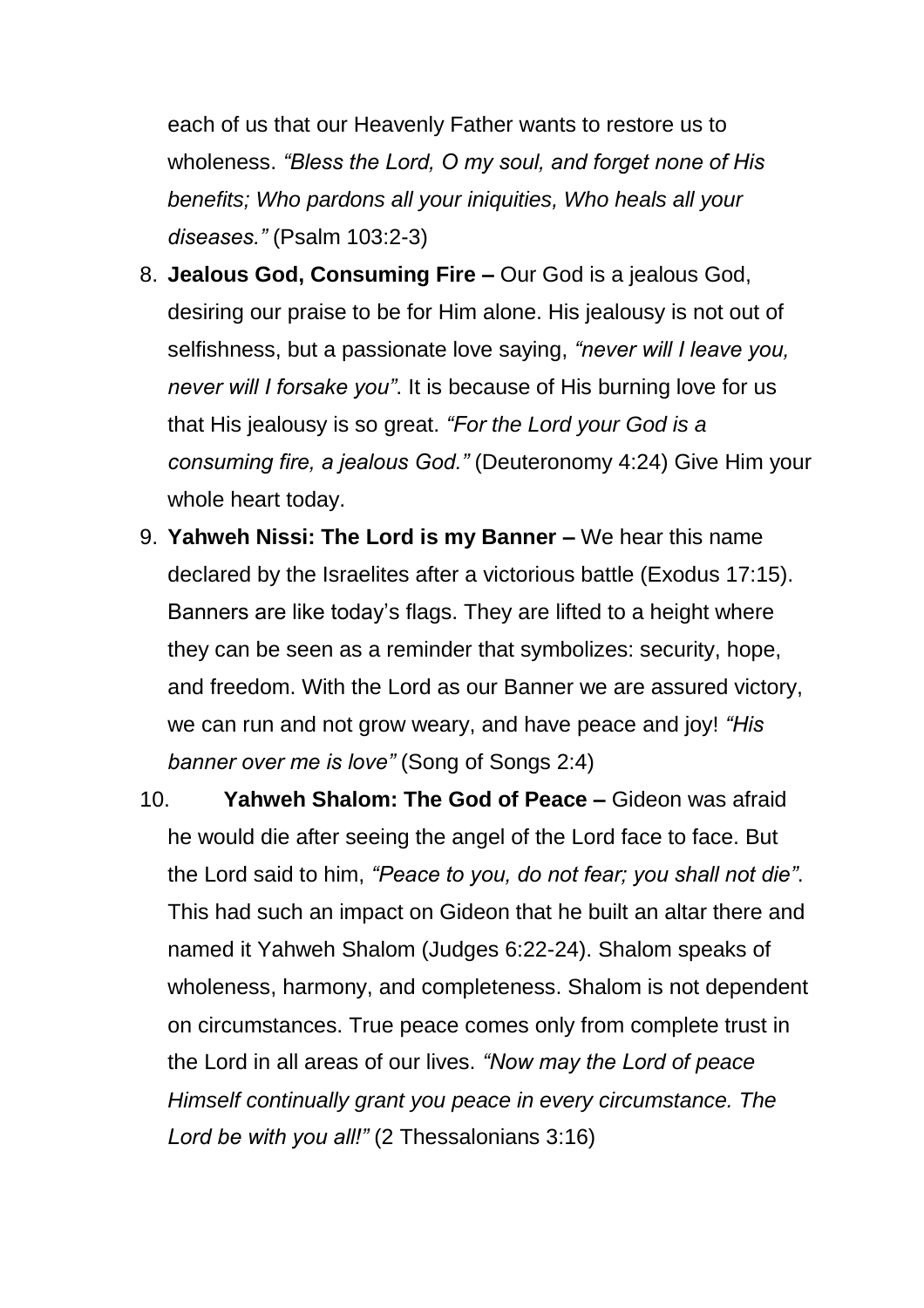- 11. **Yahweh Tsuri**: **God is My Rock.** God is described as our Rock throughout the books of the prophets and Psalms. He is immovable, unbreakable, a safe place for retreat, and a fortress in battle! He is our true source of strength, our firm foundation, our support, and our defense. Cling to Him amidst all circumstances! *"Trust in the Lord forever, for in God the Lord, we have an everlasting Rock."* (Isaiah 26:4)
- 12. **Yahweh Tsebaoth**: **The Lord of Hosts.** Appearing over 250 times in the Old Testament, this name can also be translated as 'The Lord of Armies'. It captivates His sovereignty over all spiritual and physical armies. He is the Lord of Hosts and gives charge to a multitude of heavenly beings to face our adversaries. The King of the universe is fighting on our behalf- the victory is already ours. *"'Cease striving and know that I am God; I will be exalted among the nations, I will be exalted in the earth.' The Lord of hosts is with us; The God of Jacob is our stronghold."* (Psalm 46:10-11)
- 13. **El Olam: The Eternal God***.* This name teaches us that God created time, yet exists outside of and beyond it. Before the creation of the universe there was God with no beginning and no end. All things we know of change through time, yet our Father never does. This means the character of God, His Word, His Kingdom, and all He stands for never change and never end. That means we have a unceasing, dependable, trustworthy and consistent God! God has eternity in view for you. *"Lord, You have been our dwelling place for all generations… even from everlasting to everlasting, You are God."* (Psalm 90:1-2) He is the same yesterday, today, and forever.
- 14. **Yeshua: Jesus.** Beloved, there is no more important question that we must be prepared to answer than: *"Who Do You*